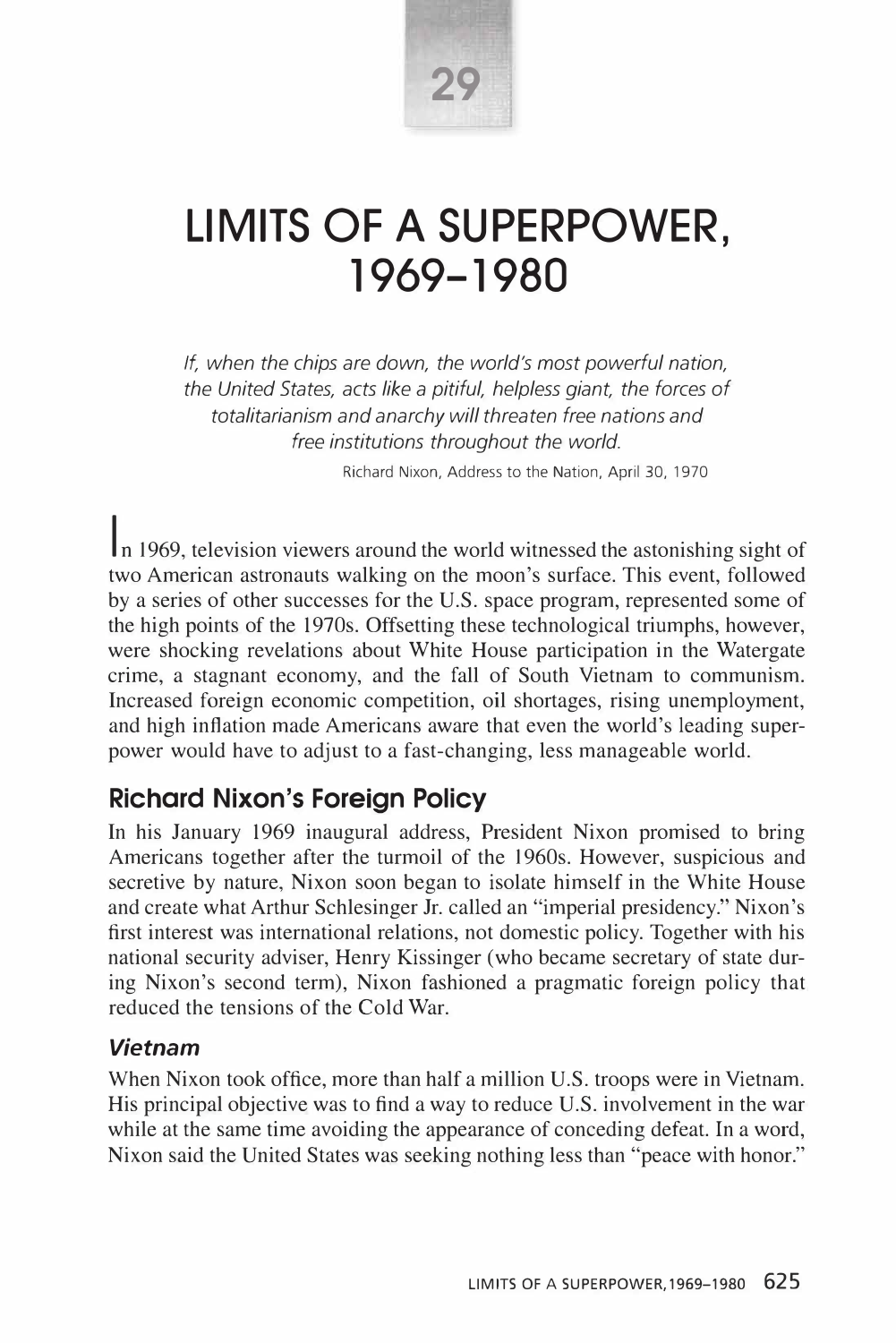**"Vietnamization."** Almost immediately, the new president began the process called "Vietnamization." He announced that he would gradually withdraw U.S. troops from Vietnam and give the South Vietnamese the money, the weapons, and the training that they needed to take over the full conduct of the war. Under this policy, U.S. troops in South Vietnam went from over 540,000 in 1969 to under 30,000 in 1972. Extending the idea of disengagement to other parts of Asia, the president proclaimed the *Nixon Doctrine,* declaring that in the future Asian allies would receive U.S. support but without the extensive use of U.S. ground forces.

**Opposition to Nixon's War Policies** Nixon's gradual withdrawal of forces from Vietnam reduced the number of antiwar protests. However, in April 1970, the president expanded the war by using U.S. forces to invade Cambodia in an effort to destroy Vietnamese Communist bases in that country. A nationwide protest on college campuses against this action resulted in the killing of four youths by National Guard troops at Kent State in Ohio and two students at Jackson State in Mississippi. In reaction to the escalation of the war, the U.S. Senate (but not the House) voted to repeal the Gulf of Tonkin Resolution.

Also in 1970, the American public was shocked to learn about a 1968 massacre of women and children by U.S. troops in the Vietnamese village of My Lai. Further fueling the antiwar sentiment was the publication by the *New York Times* of the Pentagon Papers, a secret government history documenting the mistakes and deceptions of government policy-makers in dealing with Vietnam. The papers had been turned over, or "leaked," to the press by Daniel Ellsberg, a former Defense Department analyst.



**Source:** U.S. National Archives and Records Administration. Vietnam Conflict Extract Data File and other sources.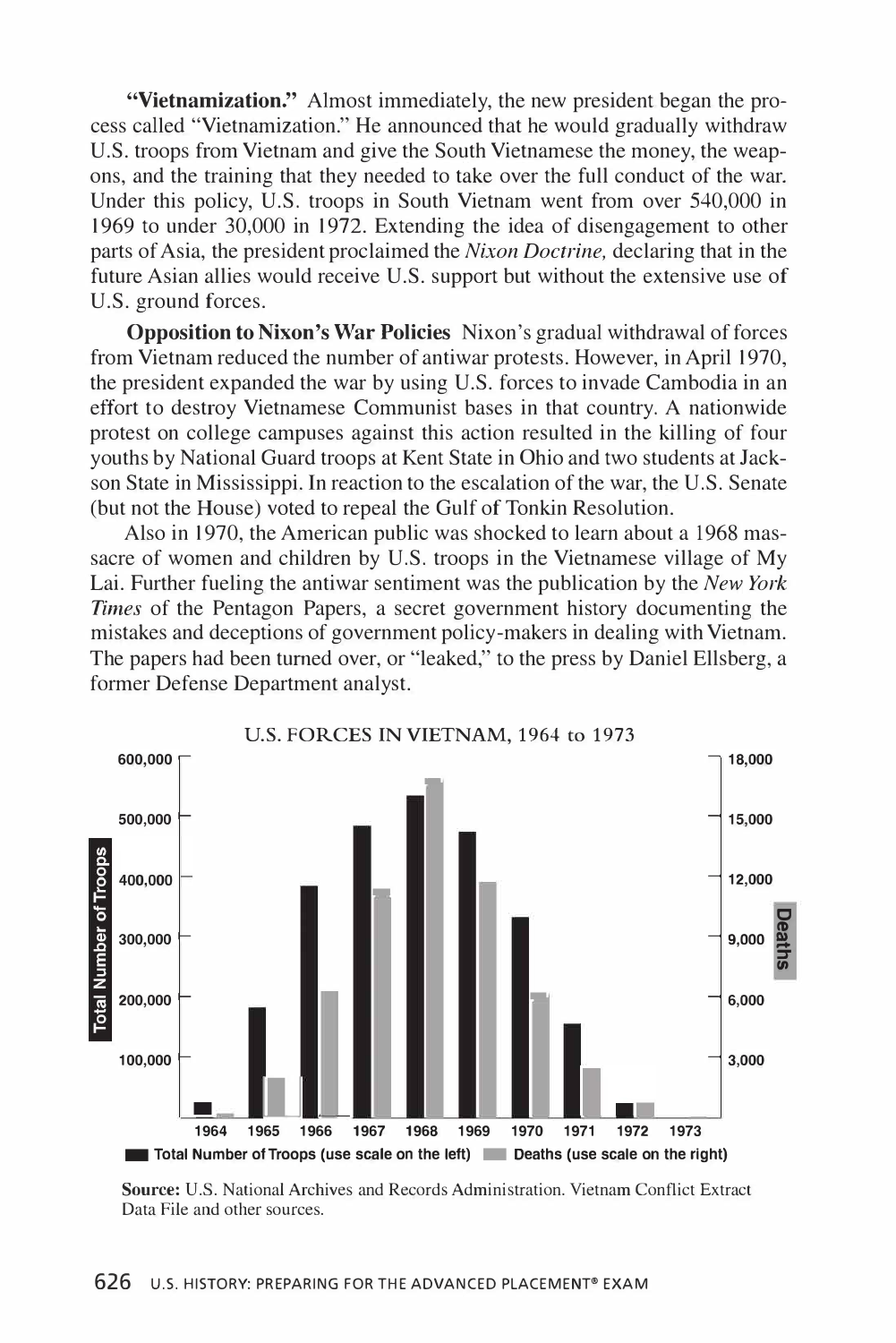**Peace Talks, Bombing Attacks, and Armistice** On the diplomatic front, Nixon had Kissinger conduct secret meetings with North Vietnam's foreign minister, Le Due Tho. Kissinger announced in the fall of 1972 that "peace is at hand," but this announcement proved premature. W hen the two sides could not reach a deal, Nixon ordered a massive bombing of North Vietnam (the heaviest air attacks of the long war) to force a settlement. After several weeks of B-52 bomber attacks, the North Vietnamese agreed to an armistice, in which the United States would withdraw the last of its troops and get back over 500 prisoners of war (POWs). The Paris Accords of January 1973 also promised a cease-fire and free elections. In practice, however, the armistice did not end the war between the North and the South and left tens of thousands of enemy troops in South Vietnam. Before the war ended, the death toll probably numbered more than a million.

The armistice finally allowed the United States to extricate itself from a war that had claimed over 58,000 American lives. The \$118 billion spent on the war began an inflationary cycle that racked the U.S. economy for years afterward.

#### *Detente with China and the Soviet Union*

Nixon and Kissinger strengthened the U.S. position in the world by taking advantage of the rivalry between the two Communist giants, China and the Soviet Union. Their diplomacy was praised for bringing about *détente*—a deliberate reduction of Cold War tensions. Even after Watergate ended his presidency in disgrace, Nixon's critics would admit that his conduct of foreign affairs had enhanced world peace.

**Visit to China** Nixon knew that only an outspoken critic of communism like himself could take the bold step of improving relations with "Red" China (Mao Zedong's Communist regime) without being condemned as "soft" on communism. After a series of secret negotiations with Chinese leaders, Nixon astonished the world in February 1972 by traveling to Beijing to meet with Mao. His visit initiated diplomatic exchanges that ultimately led to U.S. recognition of the Communist government in 1979.

**Arms Control with the U.S.S.R.** Nixon used his new relationship with China to put pressure on the Soviets to agree to a treaty limiting antiballistic missiles (ABMs), a new technology that would have expanded the arms race. After the first round of Strategic Arms Limitations Talks (SALT I), U.S. diplomats secured Soviet consent to a freeze on the number of ballistic missiles carrying nuclear warheads. While this agreement did not end the arms race, it was a significant step toward reducing Cold War tensions and bringing about detente.

# **Nixon's Domestic Policy**

Throughout the 1970s, the Democrats continued to hold majorities in both houses of Congress. The Republican president had to live with this reality and obtain some concessions from Congress through moderation and compromise. At the same time, Nixon laid the foundation for a shift in public opinion toward conservatism and for Republican gains that would challenge and overthrow the Democratic control of Congress in the 1980s and 1990s.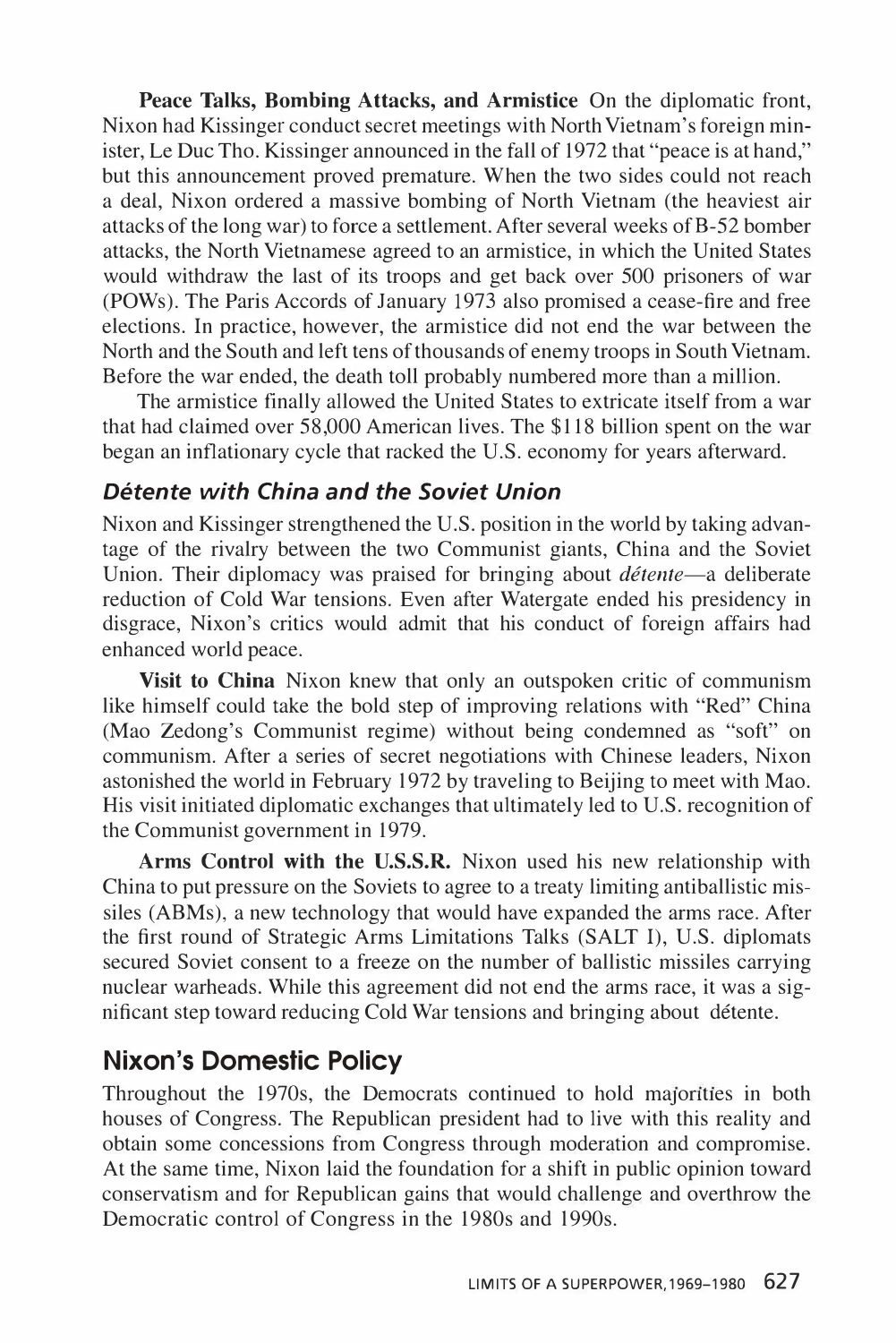#### *The New Federalism*

Nixon tried to slow down the growth of Johnson's Great Society programs by proposing the Family Assistance Plan, which would have replaced welfare by providing a guaranteed annual income for working Americans. The Democratic majority in Congress easily defeated this initiative. The Republican president did succeed, however, in shifting some of the responsibility for social programs from the federal to the state and local levels. In a program known as revenue sharing, or the New Federalism, Congress approved giving local governments \$30 billion in block grants over five years to address local needs as they saw fit (instead of specific uses of federal money being controlled by Washington). Republicans hoped revenue sharing would check the growth of the federal government and return responsibility to the states, where it had rested before the New Deal.

Nixon attempted to bypass Congress by impounding (not spending) funds appropriated for social programs. Democrats protested that such action was an abuse of executive powers. The courts agreed with the president's critics, arguing that it was a president's duty to carry out the laws of Congress, whether or not the president agreed with them.

#### *Nixon's Economic Policies*

Starting with a recession in 1970, the U.S. economy throughout the 1970s faced the unusual combination of economic slowdown and high inflation—a condition referred to as *stagflation* (*stagnation plus inflation*). To slow inflation, Nixon at first tried to cut federal spending. However, when this policy contributed to a recession and unemployment, he adopted Keynesian economics and deficit spending so as not to alienate middle-class and blue-collar Americans. In August 1971, he surprised the nation by imposing a 90-day wage and price freeze. Next, he took the dollar off the gold standard, which helped to devalue it relative to foreign currencies. This action, combined with a 10 percent surtax on all imports, improved the U.S. balance of trade with foreign competitors.

By the election year of 1972, the recession was over. Also in that year, Congress approved automatic increases for Social Security benefits based on the annual rise in the cost of living. This measure protected seniors, the poor, and the disabled from the worst effects of inflation but also contributed to budget problems in the future. In 1972, Congress also passed Title IX, a statue to end sex discrimination in schools that receive federal funding. Though farreaching, the law is best known for its requirement that schools provide girls with equal athletic opportunities. Many believe that these new opportunities in athletics proved to be a key step in promoting women's equality.

#### *Southern Strategy*

Having received just 43 percent of the popular vote in 1968, Nixon was well aware of being a minority president. He devised a political strategy to form a Republican majority by appealing to the millions of voters who had become disaffected by antiwar protests, black militants, school busing to achieve racial balance, and the excesses of the youth counterculture. Nixon referred to these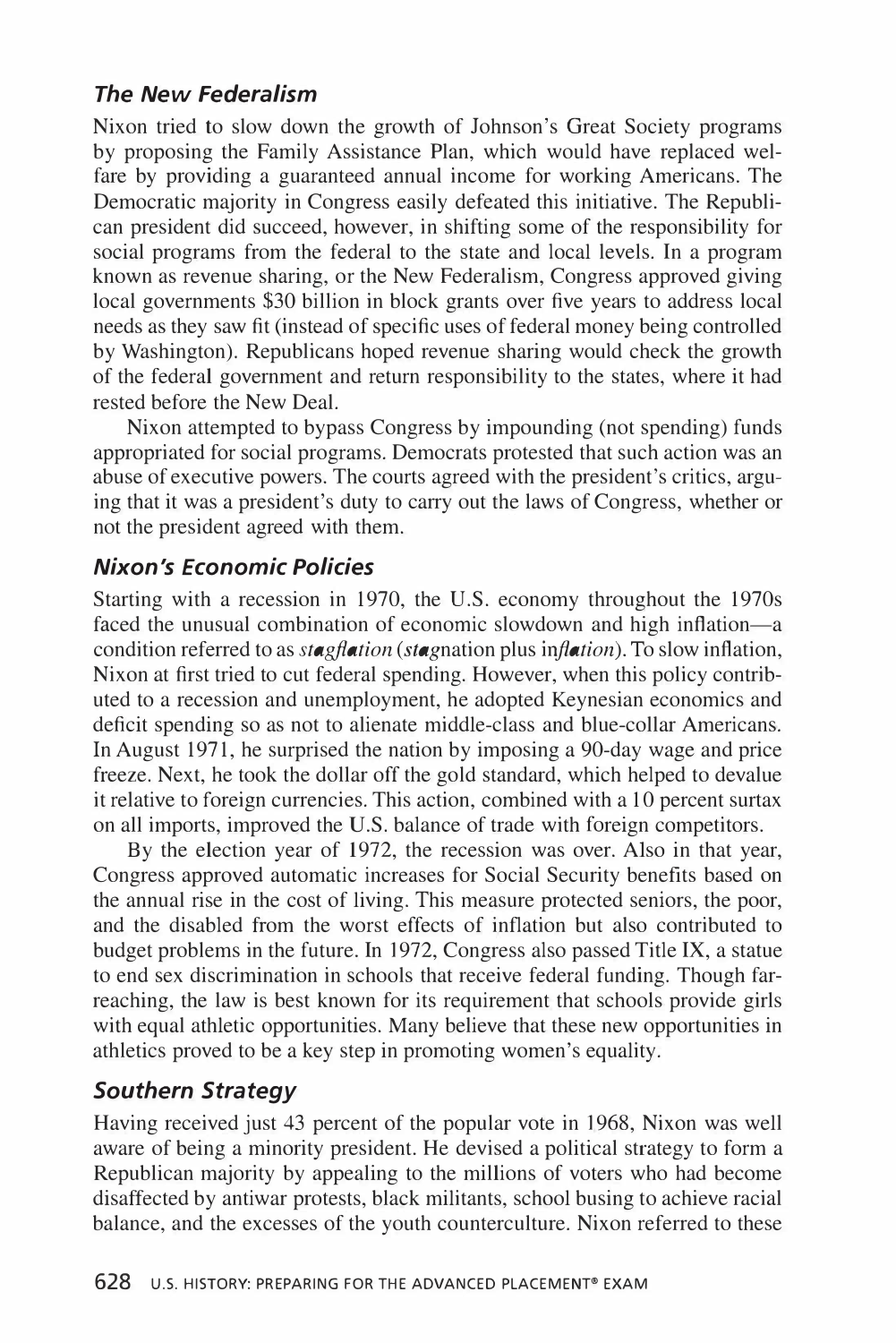conservative Americans as the "silent majority." Many of them were Democrats, including southern whites, northern Catholic blue-collar workers, and recent suburbanites who disagreed with the liberal drift of their party.

To win over the South, the president asked the federal courts in that region to delay integration plans and busing orders. He also nominated two southern conservatives (Clement Haynsworth and G. Harold Carswell) to the Supreme Court. Though the courts rejected his requests and the Senate refused to confirm the two nominees, his strategy played well with southern white voters. At the same time, Nixon authorized Vice President Spiro Agnew to make verbal assaults on war protesters and to attack the press as liberal.

#### *The Burger Court*

As liberal justices of the Supreme Court retired, Nixon replaced them with more conservative members. However, like other presidents, Nixon found that his appointees did not always rule as he had hoped. In 1969, after Chief Justice Earl Warren resigned, Nixon appointed Warren E. Burger of Minnesota to replace him. The Burger Court was more conservative than the Warren Court, but several of its major decisions angered conservatives. For example, in 1971 the court ordered busing to achieve racial balance in the schools, and in 1972 it issued strict guidelines that made carrying out the death penalty more difficult. The court's most controversial ruling was *Roe v. Wade* (1973). In this 7–2 decision, the high court struck down many state laws prohibiting abortions as a violation of a women's right to privacy. Finally, in the last days of Nixon's Watergate agony (described later in this chapter), the court that he tried to shape denied his claims to executive privilege and ordered him to turn over the Watergate tapes *(United States v. Nixon,* 1974).

#### *The Election of 1972*

The success of Nixon's southern strategy became evident in the presidential election of 1972 when the Republican ticket won majorities in every southern state. Nixon's reelection was practically assured by (1) his foreign policy successes in China and the Soviet Union, (2) the removal of George Wallace from the race by an assassin's bullet that paralyzed the Alabama populist, and (3) the nomination by the Democrats of a very liberal, antiwar, antiestablishment candidate, Senator George McGovern of South Dakota.

McGovern's campaign quickly went off track. After some indecision, he dropped his vice presidential candidate, Senator Thomas Eagleton of Missouri, when it was discovered that he had undergone electroschock treatment for depression. On election day, Nixon overwhelmed McGovern in a landslide victory that carried every state but Massachusetts and won 61 percent of the popular vote. The Democrats still managed to keep control of both houses of Congress. Nevertheless, the voting patterns for Nixon indicated the start of a major political realignment of the Sunbelt and suburban voters, who were forming a new Republican majority. Nixon's electoral triumph in 1972 made the Watergate revelations and scandals of 1973 all the more surprising.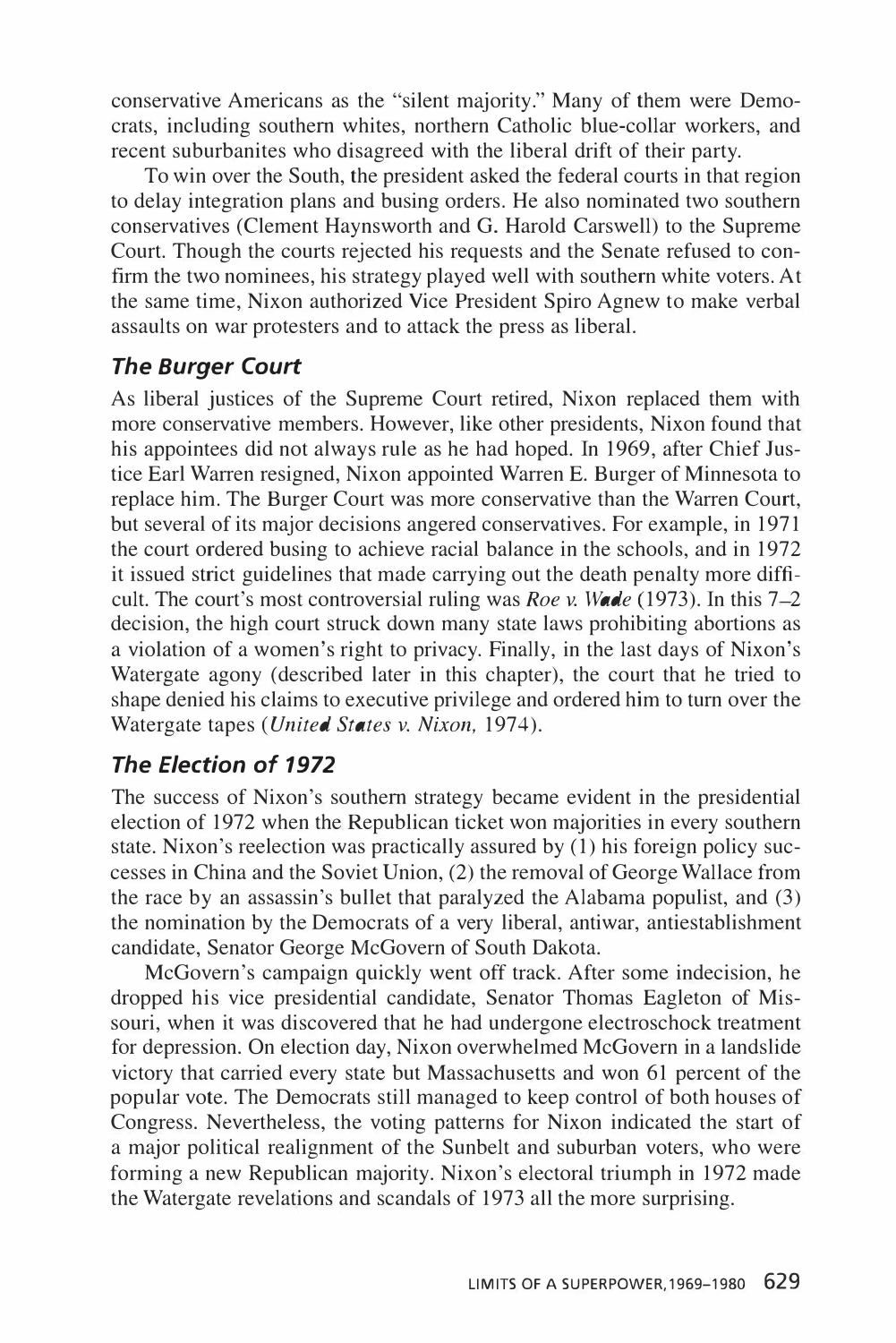# **Watergate**

The tragedy of Watergate went well beyond the public humiliation of Richard Nixon and the conviction and jailing of 26 White House officials and aides. Watergate had a paralyzing effect on the political system in the mid-1970s, a critical time both at home and overseas, when the country needed respected, strong, and confident leadership.

#### *White House Abuses*

In June 1972, a group of men hired by Nixon's reelection committee were caught breaking into the offices of the Democratic national headquarters in the Watergate complex in Washington, D.C. This break-in and attempted bugging were only part of a series of illegal activities and "dirty tricks" conducted by the Nixon administration and the Committee to Re-Elect the President (CREEP).

Earlier, Nixon had ordered wiretaps on government employees and reporters to stop news leaks such as one that had exposed the secret bombing of Cambodia. The president's aides created a group, called the "plumbers," to stop leaks as well as to discredit opponents. Before Watergate, the "plumbers" had burglarized the office of psychiatrist of Daniel Ellsberg, the person behind the leaking of the Pentagon Papers, in order to obtain information to discredit Ells berg. The White House had also created an "enemies list" of prominent Americans who opposed Nixon, the Vietnam War, or both. People on this list were investigated by government agencies, such as the IRS. The illegal break-in at Watergate reflected the attitude in the Nixon administration that any means could be used to promote the national security—an objective that was often confused with protecting the Nixon administration from its critics.

#### *Watergate Investigation*

No solid proof demonstrated that President Nixon ordered any of these illegal activities. However, after months of investigation, it became clear that Nixon did engage in an illegal cover-up to avoid scandal. Tough sentencing of the Watergate burglars by federal judge John Sirica led to information about the use of money and a promise of pardons by the White House staff to keep the burglars quiet. A Senate investigating committee headed by Democrat Sam Ervin of North Carolina brought the abuses to the attention of Americans through televised hearings. A highlight of these hearings was the testimony of a White House lawyer, John Dean, who linked the president to the cover-up. Nixon's top aides, H. R. Haldeman and John Ehrlichman, resigned to protect him and were later indicted, as were many others, for obstructing justice.

The discovery of a taping system in the Oval Office led to a year-long struggle between Nixon, who claimed executive privilege for the tapes, and investigators, who wanted the tapes to prove the cover-up charges.

The Nixon administration received another blow in the fall of 1973, when Vice President Agnew had to resign because he had taken bribes when governor of Maryland. Replacing him was Michigan Representative Gerald Ford.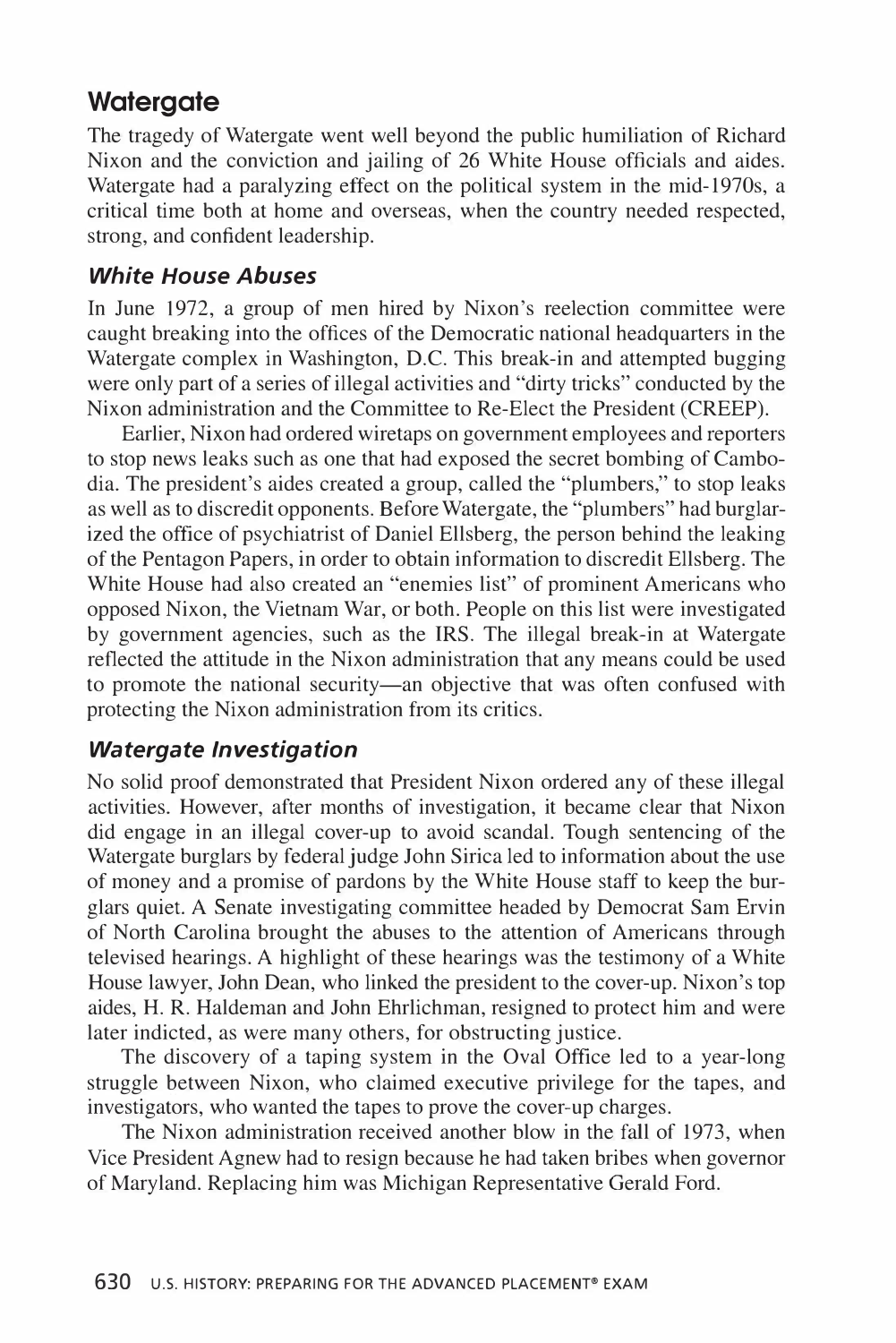#### *Other Developments in 1973*

Although the Watergate affair absorbed most of Nixon's attention during his shortened second term, important developments occurred at home and abroad.

**War Powers Act** Further discrediting Nixon was the news that he had authorized 3,500 secret bombing raids in Cambodia, a neutral country. Congress used the public uproar over this information to attempt to limit the president's powers over the military. In November 1973, after a long struggle, Congress finally passed the War Powers Act over Nixon's veto. This law required Nixon and any future president to report to Congress within 48 hours after taking military action. It further provided that Congress would have to approve any military action that lasted more than 60 days.

**October War and Oil Embargo** In world politics, the most important event of 1973 was the outbreak of another Middle Eastern war. On October 6, on the Jewish holy day of Yorn Kippur, the Syrians and Egyptians launched a surprise attack on Israel in an attempt to recover the lands lost in the Six-Day War of 1967. President Nixon ordered the U.S. nuclear forces on alert and airlifted almost \$2 billion in arms to Israel to stem their retreat. The tide of battle quickly shifted in favor of the Israelis, and the war was soon over.



**WORLD PRICE OF CRUDE OIL** 

**Source:** U.S. Energy Administration

The United States was made to pay a huge price for supporting Israel. The Arab members of the Organization of Petroleum Exporting Countries (OPEC) placed an embargo on oil sold to Israel's supporters. The embargo caused a worldwide oil shortage and long lines at gas stations in the United States. Even worse was the impact on the U.S. economy, which now suffered from runaway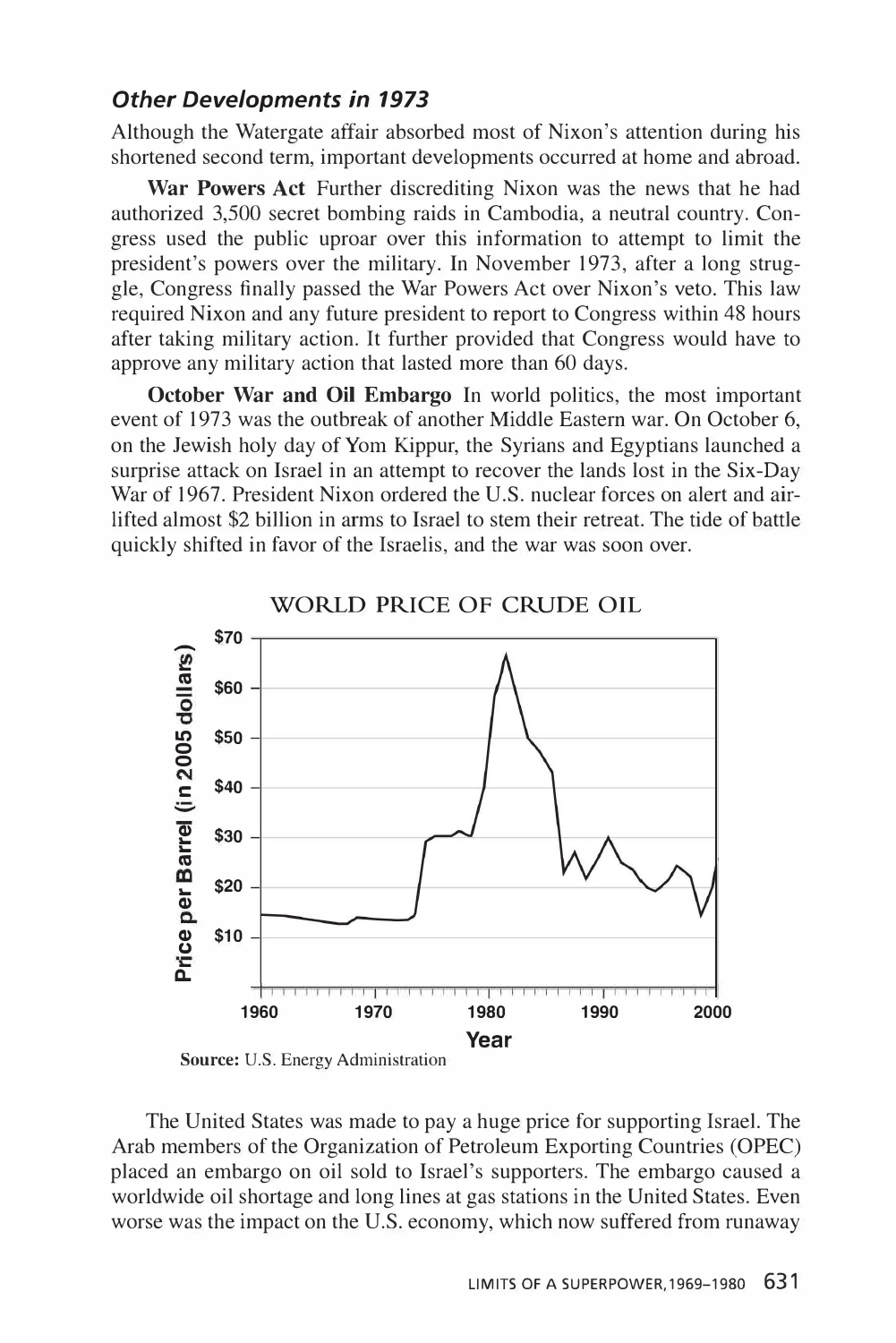inflation, the loss of manufacturing jobs, and a lower standard of living for blue-collar workers. Consumers switched from big American-made cars to smaller, more fuel-efficient Japanese cars, which cost U.S. automobile workers over 225,000 jobs. Congress responded by enacting a 55-miles-per-hour speed limit to save gasoline and approving construction of a controversial oil pipeline to tap American oil reserves in Alaska. No government program, however, seemed to bolster the sluggish economy or stem high inflation rates, which continued to the end of the decade.

#### *Resignation of* **a** *President*

In 1974, Nixon made triumphal visits to Moscow and Cairo, but at home his reputation continued to slide. In October 1973, the president appeared to be interfering with the Watergate investigation when he fired Archibald Cox, the special prosecutor assigned to the case. In protest, the U.S. attorney general resigned. The House of Representatives began impeachment hearings, which caused Nixon to reveal transcripts of some of the Watergate tapes in April 1974. Still, it took a Supreme Court decision in July to force him to turn over the tapes to the courts and Congress. Included on one tape made just days after the Watergate burglary was an 18 ½-minute gap that had been erased. Meanwhile, the House Judiciary Committee voted three articles of impeachment: (1) obstruction of justice, (2) abuse of power, and (3) contempt of Congress.

The conversations recorded on the tapes shocked friends and foes alike. The transcript of one such White House conversation clearly implicated Nixon in the cover-up only days after the Watergate break-in. Faced with certain impeachment in the House and a trial in the Senate, Richard Nixon chose to resign on August 9, 1974. Vice President Gerald Ford then took the oath of office as the first unelected president in U.S. history.

**Significance** To some, the final outcome of the Watergate scandal (Nixon leaving office under pressure) proved that the U.S. constitutional system of checks and balances worked as it was intended. For others, the scandal underlined the dangerous shift of power to the presidency that began with Franklin Roosevelt and had been expanded during the Cold War. Without a doubt, Watergate contributed to a growing loss of faith in the federal government.

# **Gerald Ford in the White House**

Before Nixon chose him to replace Vice President Agnew in 1973, Gerald Ford had served in Congress for years as a representative from Michigan and as the Republican minority leader of the House. Ford was a likeable and unpretentious man, but many questioned his ability to be president.

#### *Pardoning of Nixon*

In his first month in office, President Ford lost the goodwill of many by granting Nixon a full and unconditional pardon for any crime that he might have committed. The pardon was extended even before any formal charges or indictment had been made by a court of law. Ford was accused of making a "corrupt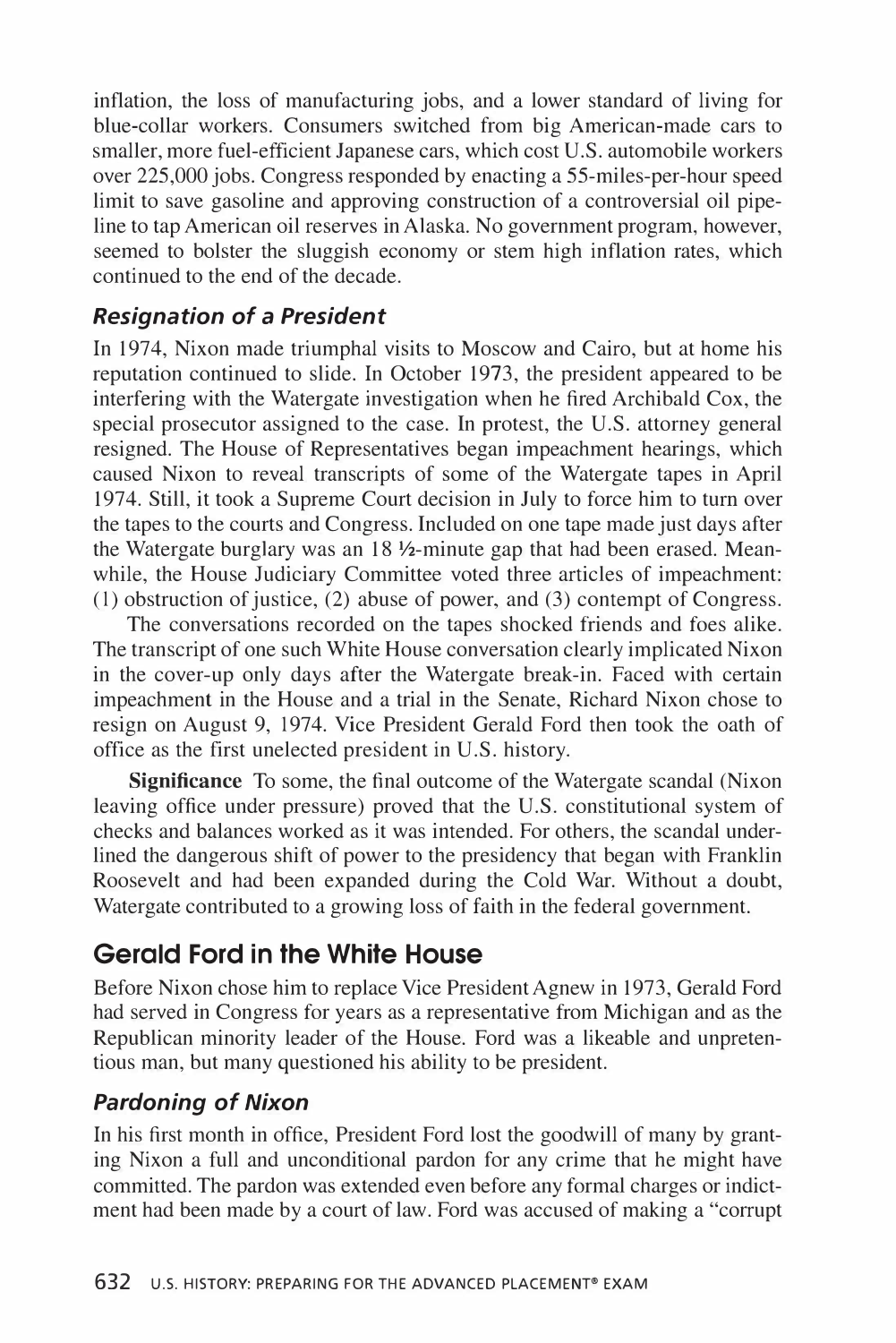bargain" with Nixon, but he explained that the purpose of the pardon was to end the "national nightmare," instead of prolonging it for months, if not years. Critics were angered that the full truth of Nixon's deeds never came out.

#### *Investigating the CIA*

During Ford's presidency (1974-1977), the Democratic Congress continued to search for abuses in the executive branch, especially in the CIA. This intelligence agency was accused of engineering the assassination of foreign leaders, among them the Marxist president of Chile, Salvador Allende. Ford appointed former Texas Congressman George H. W. Bush to reform the agency.

# *Failure of U.S. Policy in Southeast Asia*

President Ford was unable to get additional funds from Congress for the South Vietnamese, who in 1974 were facing strong attack from Communist forces.

**Fall of Saigon** In April 1975, the U.S.-supported government in Saigon fell to the enemy, and Vietnam became one country under the rule of the Communist government in Hanoi (North Vietnam's capital). Just before the final collapse, the United States was able to evacuate about 150,000 Vietnamese who had supported the United States and now faced certain persecution. The fall of South Vietnam marked a low point of American prestige overseas and confidence at home.

**Genocide in Cambodia** Also in 1975, the U.S.-supported government in Vietnam's neighbor, Cambodia, fell to the Khmer Rouge, a radical Communist faction that killed over a million of its own people in a brutal relocation program to rid the country of western influence. Together the wars in Southeast Asia created 10 million refugees, many of whom fled to the United States.

**Future of Southeast Asia** The fall of Cambodia seemed to fulfill Eisenhower's domino theory, but in fact the rest of Southeast Asia did not fall to communism. Instead, nations such as Singapore, Thailand, and Malaysia emerged as the "little tigers" of the vigorously growing Asian (Pacific Rim) economy. Some argued that U.S. support of South Vietnam was not a waste, because it bought time for other nations of East Asia and Southeast Asia to develop and better resist communism.

# *The Economy and Domestic Policy*

On domestic matters, Ford proved less accommodating and more conservative than Nixon. His chief concern was bringing inflation under control. He urged voluntary measures on the part of businesses and consumers, including the wearing of WIN buttons (Whip Inflation Now). Not only did inflation continue, but the economy also sank deeper into recession, with the unemployment rate reaching more than 9 percent. Ford finally agreed to a Democratic package to stimulate the economy, but he vetoed 39 other Democratic bills.

**Bicentennial Celebration** In 1976, the United States celebrated its 200th birthday. Americans' pride in their history helped to put Watergate and Vietnam behind them. Even the lackluster presidency of Gerald Ford served the purpose of restoring candor and humility to the White House.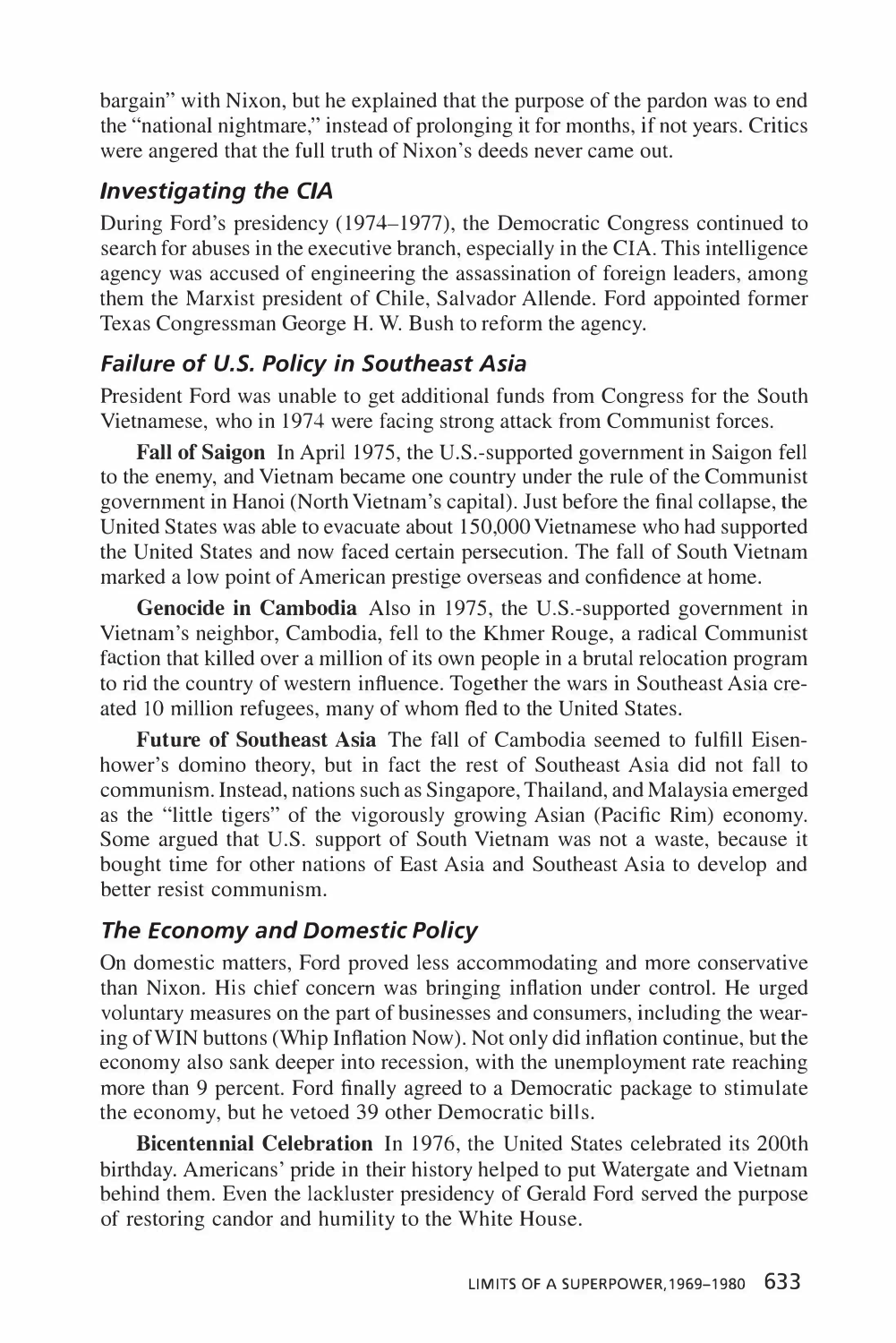#### *The Election of 1976*

Watergate still cast its gloom over the Republican party in the 1976 elections. President Ford was challenged for the party's nomination by Ronald Reagan, a former actor and ex-governor of California, who enjoyed the support of the more conservative Republicans. Ford won the nomination in a close battle, but the conflict with Reagan hurt him in the polls.

**Emergence of Jimmy Carter** A number of Democrats competed for their party's nomination, including a little-known former governor of Georgia, James Earl (Jimmy) Carter. With Watergate still on voters' minds, Carter had success running as an outsider against the corruption in Washington. His victories in open primaries reduced the influence of more experienced Democratic politicians. After watching his huge lead in the polls evaporate in the closing days of the campaign, Carter managed to win a close election (287 electoral votes to 241 for Ford) by carrying most of the South and getting an estimated 97 percent of the African American vote. In the aftermath of Watergate, the Democrats also won strong majorities in both houses of Congress.

# **Jimmy Carter's Presidency**

The informal style of Jimmy Carter signaled an effort to end the imperial presidency. On his inaugural day, he walked down Pennsylvania Avenue to the White House instead of riding in the presidential limousine. Public images of the president carrying his own luggage may have impressed average Americans. However, veteran members of Congress always viewed Carter as an outsider who depended too much on his politically inexperienced advisers from Georgia. Even Carter's keen intelligence and dedication to duty may have been partly a liability in causing him to pay close attention to all the details of government operations. Critics observed that, when it came to distinguishing between the forest and the trees, Carter was a "leaf man."

# *Foreign Policy*

The hallmark of Carter's foreign policy was human rights, which he preached with Wilsonian fervor to the world's dictators.

**Human Rights Diplomacy** Carter appointed Andrew Young, an African American, to serve as U.S. ambassador to the United Nations. Carter and Young championed the cause of human rights around the world, especially by opposing the oppression of the black majority in South Africa and Rhodesia (Zimbabwe) by all-white governments. In Latin America, human rights violations by the military governments of Argentina and Chile caused Carter to cut off U.S. aid to those countries.

**Panama Canal** The Carter administration attempted to correct inequities in the original Panama Canal Treaty of 1903 by negotiating a new treaty. In 1978, after long debate, the Senate ratified a treaty that would gradually transfer operation and control of the Panama Canal from the United States to the Panamanians, a process to be completed by the year 2000. Opponents would remember Carter's "giveaway" of the canal in the 1980 election.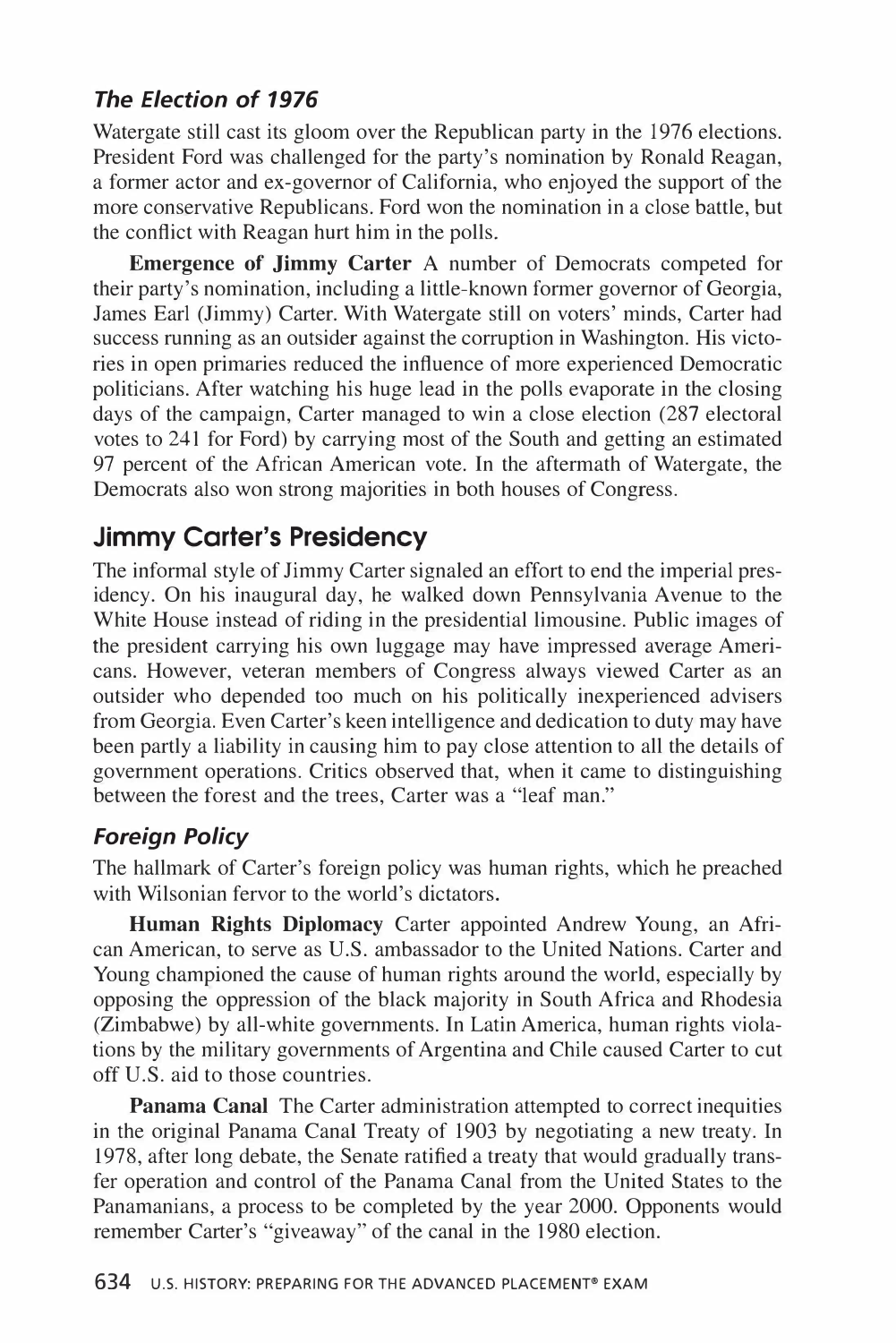**Camp David Accords (1978)** Perhaps Carter's single greatest achievement as president was arranging a peace settlement between Egypt and Israel. In 1977, Egyptian President Anwar Sadat took the first courageous step toward Middle East peace by visiting Israeli Prime Minister Menachem Begin in Jerusalem. President Carter followed this bold initiative by inviting Sadat and Begin to meet again at the presidential retreat in Camp David, Maryland. With Carter acting as an intermediary, the two leaders negotiated the Camp David Accords (September 1978), which provided a framework for a peace settlement between their countries.

Later, as a result of a peace treaty concluded in 1979, Egypt became the first Arab nation to recognize the nation of Israel. In return, Israel withdrew its troops from the Sinai territory taken from Egypt in the Six-Day War of 1967. The treaty was opposed by the Palestine Liberation Organization (PLO) and most of the Arab world, but it proved the first step in the long road to a negotiated peace in the Middle East.

**Iran and the Hostage Crisis** The Middle East provided Carter's greatest frustration. In Iran, anti-American sentiment had been strong since the United States had helped overthrow the country's democratically elected leader in 1953 and install a dictatorial government. In 1979, Islamic fundamentalists in Iran, led by the Ayatollah Khomeini, overthrew the shah who was then leading the Iranian government. The shah had kept the oil flowing for the West during the 1970s, but his autocratic rule and policy of westernization had alienated a large part of the Iranian population.

With the ayatollah and fundamentalists in power, Iranian oil production ground to a halt, causing the second worldwide oil shortage of the decade and another round of price increases. U.S. impotence in dealing with the crisis became more evident in November 1979 when Iranian militants seized the U.S. embassy in Teheran and held more than 50 members of the American staff as prisoners and hostages. The hostage crisis dragged out through the remainder of Carter's presidency. In April 1980, Carter approved a rescue mission, but the breakdown of the helicopters over the Iranian desert forced the United States to abort the mission. For many Americans, Carter's unsuccessful attempts to free the hostages became a symbol of a failed presidency.

**Cold War** President Carter attempted to continue the Nixon-Ford policy of detente with China and the Soviet Union. In 1979, the United States ended its official recognition of the Nationalist Chinese government of Taiwan and completed the first exchange of ambassadors with the People's Republic of China. At first, detente also moved ahead with the Soviet Union with the signing in 1979 of a SALT II treaty, which provided for limiting the size of each superpower's nuclear delivery system. The Senate never ratified the treaty, however, as a result of a renewal of Cold War tensions over Afghanistan.

In December 1979, Soviet troops invaded Afghanistan—an aggressive action that ended a decade of improving U.S.-Soviet relations. The United States feared that the invasion might lead to a Soviet move to control the oilrich Persian Gulf. Carter reacted by (1) placing an embargo on grain exports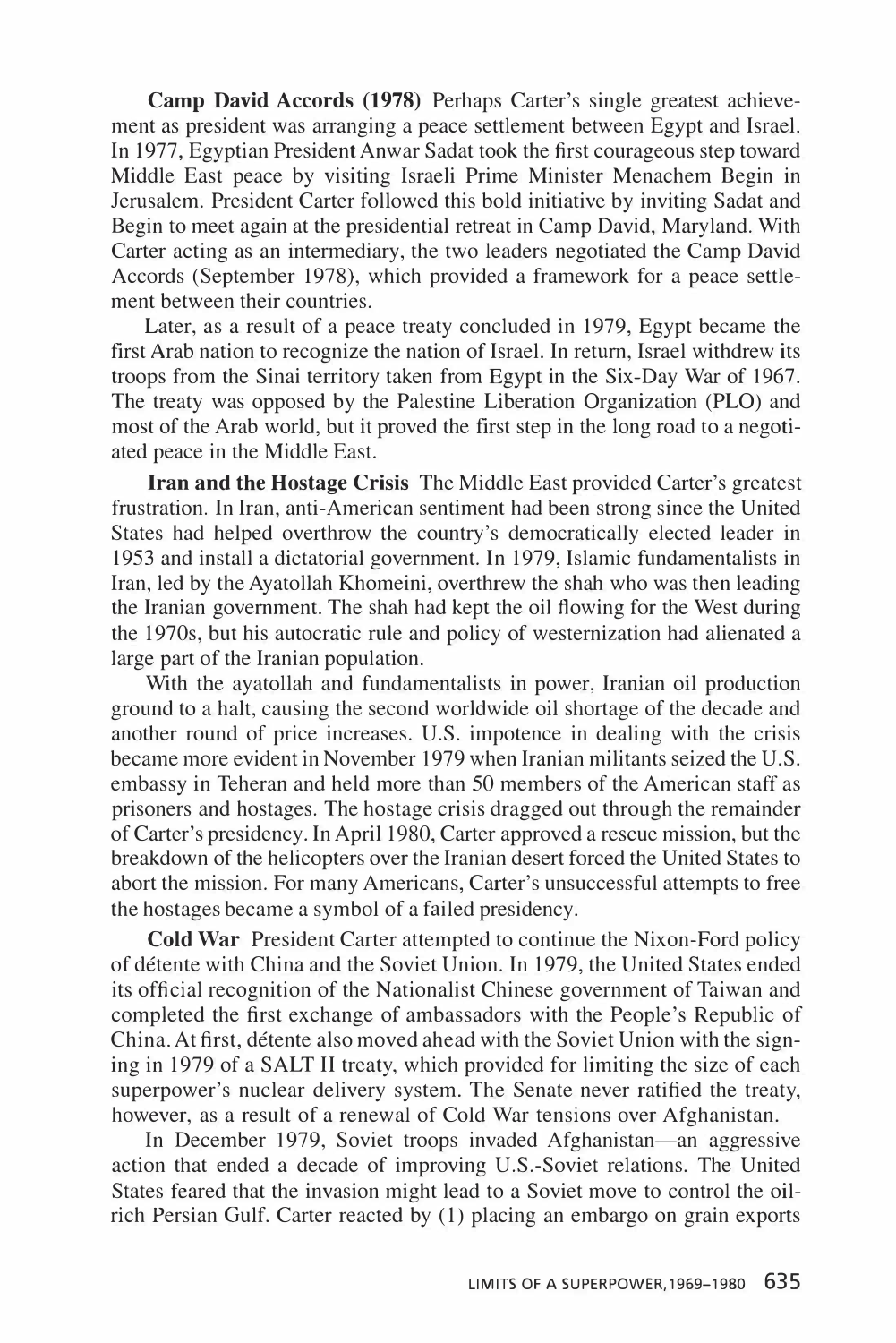and the sale of high technology to the Soviet Union, and (2) boycotting the 1980 Olympics in Moscow. After having campaigned for arms reduction, Carter now had to switch to an arms buildup.

#### *Domestic Policy: Dealing with Inflation*

At home, the biggest issue was the growing inflation rate. At first Carter tried to check inflation with measures aimed at conserving oil energy and reviving the U.S. coal industry. However, the compromises that came out of Congress failed either to reduce the consumption of oil or to check inflation. In 1979-1980, inflation seemed completely out of control and reached the unheard of rate of 13 percent.

**Troubled Economy** Inflation slowed economic growth as consumers and businesses could no longer afford the high interest rates that came with high prices. The chairman of the Federal Reserve Board, Paul Volcker, hoped to break the back of inflation by pushing interest rates even higher, to 20 percent in 1980. These rates especially hurt the automobile and building industries, which laid off tens of thousands of workers. Inflation also pushed middle-class taxpayers into higher tax brackets, which led to a "taxpayers' revolt." Government social programs that were indexed to the inflation rate helped to push the federal deficit to nearly \$60 billion in 1980. Many Americans had to adjust to the harsh truth that, for the first time since World War II, their standard of living was on the decline.

#### *loss of Popularity*

The Iranian hostage crisis and worsening economic crisis hurt Carter in the opinion polls. In 1979, in what the press called Carter's "national malaise" speech, he blamed the problems of the United States on a "moral and spiritual crisis" of the American people. By that time, however, many Americans blamed the president for weak and indecisive leadership. By the election year 1980 his approval rating had fallen to only 23 percent. In seeking a second term, the unpopular president was clearly vulnerable to political challenges from both Democrats and Republicans.

# **American Society in Transition**

Social changes in the 1970s were of potentially even greater significance than politics. By the end of the decade, for the first time, half of all Americans lived in the fastest-growing sections of the country—the South and the West. Unlike the previous decade, which was dominated by the youth revolt, Americans were conscious in the seventies that the population was aging. The fastest growing age group consisted of senior citizens over 65.

The country's racial and ethnic composition was also changing noticeably in the late 20th century. By 1990, minority groups made up 25 percent of the population. The Census Bureau predicted that, by 2050, as much as half the population would be Hispanic American, African American, or Asian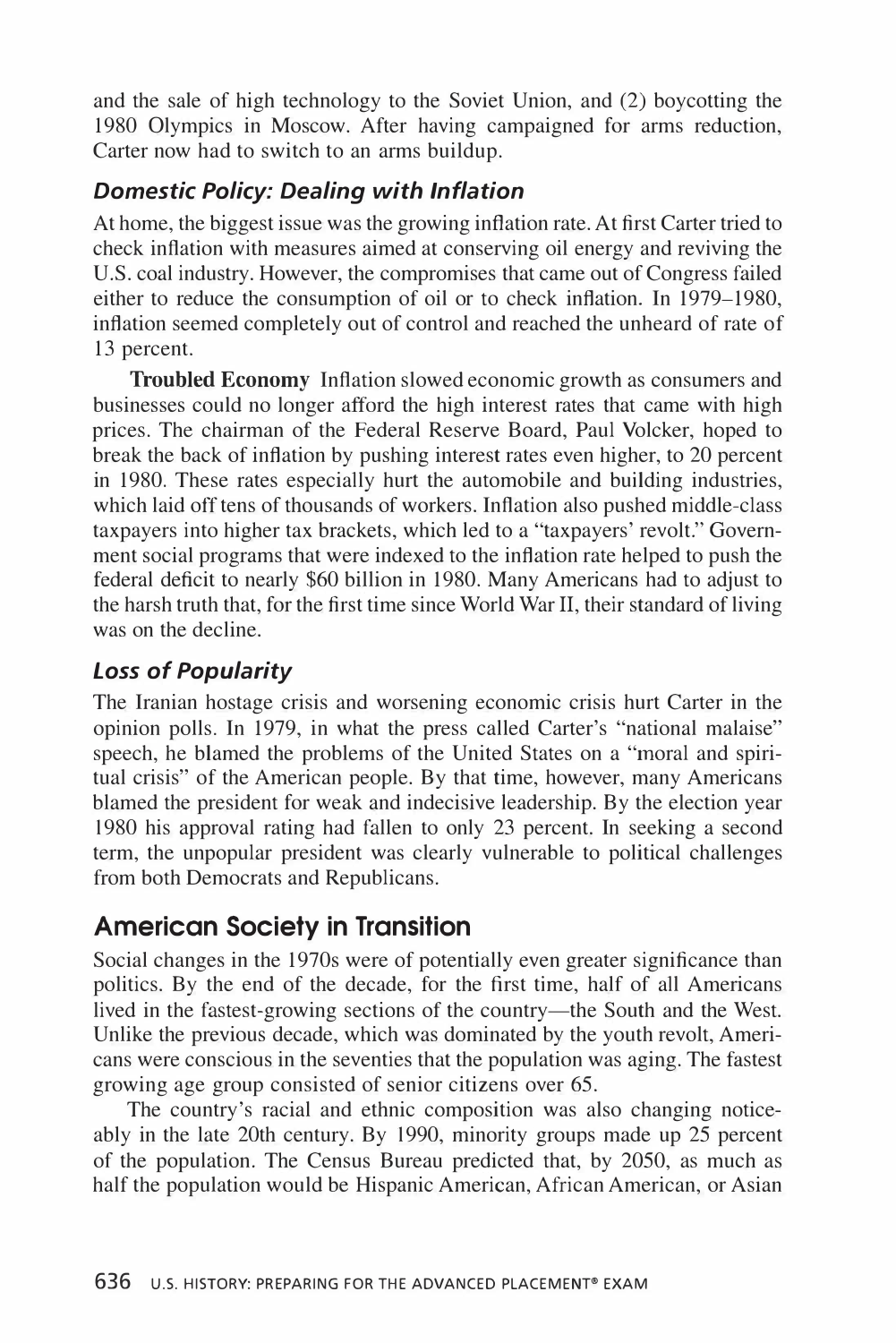American. Cultural pluralism was replacing the melting pot as the model for U.S. society, as diverse ethnic and cultural groups strove not only to end discrimination and improve their lives, but also to celebrate their unique traditions.

#### *Growth of Immigration*

Before the 1960s, most immigrants to the United States had come from Europe and Canada. By the 1980s, 47 percent of immigrants came from Latin America, 37 percent from Asia, and less than 13 percent from Europe and Canada. In part, this dramatic shift was caused by the arrival of refugees leaving Cuba and Vietnam after the Communist takeovers of these countries. Of far greater importance was the impact of the Immigration Act of 1965, which ended the ethnic quota acts of the 1920s favoring Europeans and thereby opened the United States to immigrants from all parts of the world.

**Undocumented Immigrants** How many immigrants entered the United States illegally every year could only be estimated, but by the mid-1970s, as many as 12 million foreigners were in the U.S. illegally. The rise in immigrants from countries of Latin America and Asia led to the Immigration Reform and Control Act of 1986, which penalized employers for hiring immigrants who had entered the country illegally or had overstayed their visas, while also granting amnesty to undocumented immigrants arriving by 1982. Even so, many Americans concluded that the nation had lost control of its own borders, as both legal and undocumented immigrants continued to flock to the United States at an estimated million persons a year.

#### *Demands for Minority Rights*

One aspect of the protest movements of the 1960s that continued into later decades was the movement by a variety of minorities to gain both relief from discrimination and recognition for their contributions to U.S. society.

**Hispanic Americans** Most Hispanic Americans before World War II lived in the southwestern states, but in the postwar years new arrivals from Puerto Rico, Cuba, and South and Central America increasingly settled in the East and Midwest. Mexican workers, after suffering deportation during the Great Depression, returned to the United States in the 1950s and 1960s to take low-paying agricultural jobs. They were widely exploited before a long series of boycotts led by Cesar Chavez and the United Farm Workers Organization finally gained collective bargaining rights for farm workers in 1975. Mexican American activists also won a federal mandate for bilingual education requiring schools to teach Hispanic children in both English and Spanish. In the 1980s, a growing number of Hispanic Americans were elected to public office, including as mayors of Miami, San Antonio, and other large cities. The Census Bureau reported that, in 2000, Hispanics, including Cubans, Puerto Ricans, and other Latin Americans, had become the country's largest minority group.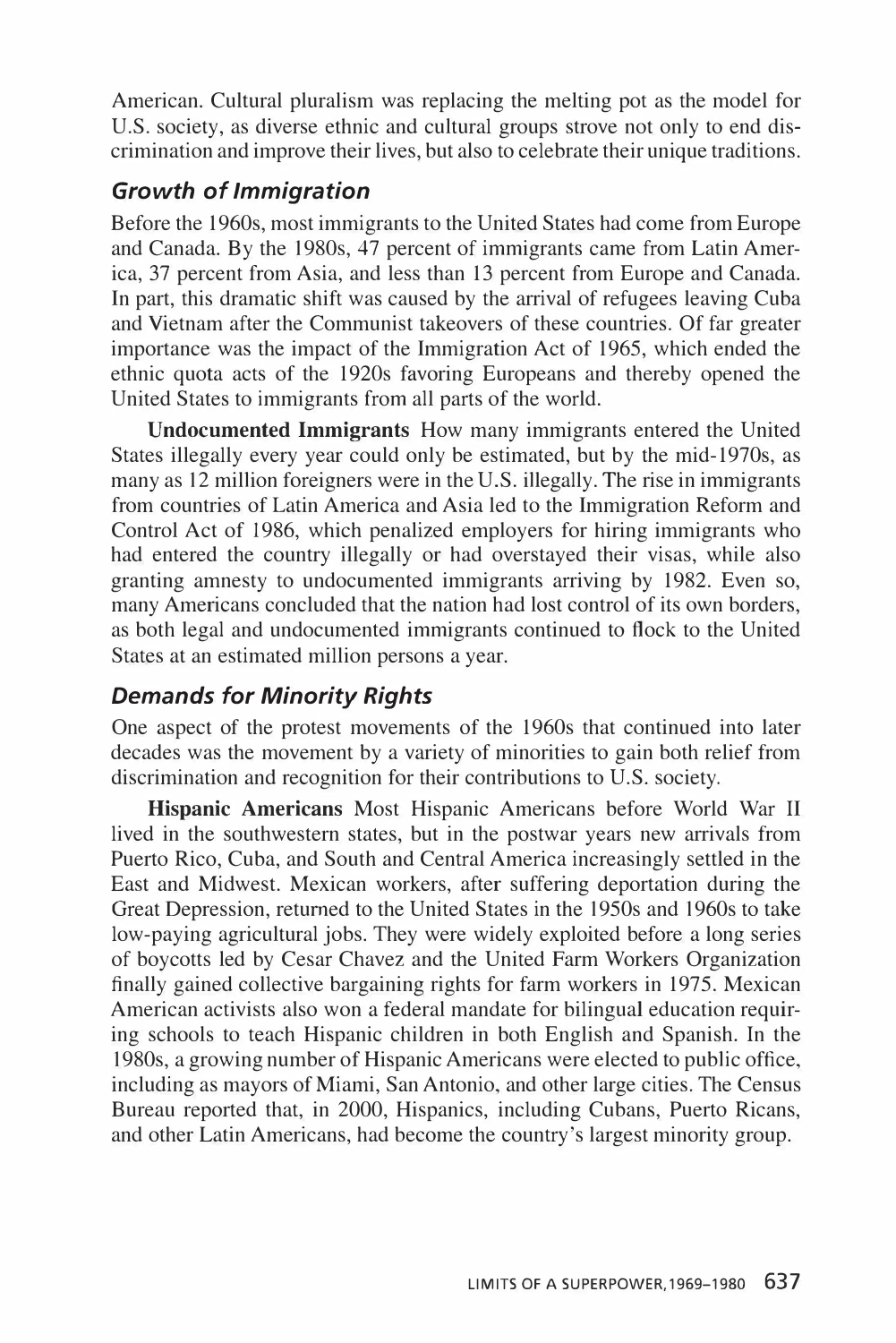**American Indian Movement** In the 1950s, the Eisenhower administration had made an unsuccessful attempt to encourage American Indians to leave reservations and assimilate into urban America. American Indian leaders resisted the loss of cultural identity that would have resulted from such a policy. To achieve self-determination and revival of tribal traditions, the American Indian Movement (AIM) was founded in 1968. Militant actions soon followed, including AIM's takeover of the abandoned prison on Alcatraz Island in San Francisco Bay in 1969. AIM members also occupied Wounded Knee, South Dakota, in 1973, site of the infamous massacre of American Indians by the U.S. cavalry in 1890.

American Indians had a number of successes in both Congress and the courts. Congress' passage of the Indian Self-Determination Act of 1975 gave reservations and tribal lands greater control over internal programs, education, and law enforcement. American Indians also used the federal courts successfully to regain property or compensation for treaty violations. They attacked widespread unemployment and poverty on reservations by improving education, through the Tribally Controlled Community College Assistance Act of 1978, and by building industries and gambling casinos on reservations, under the self-determination legislation. Interest in the cultural heritage of American Indians was also overcoming old prejudices. By the 2010 census, nearly three million people identified themselves as American Indian or Alaska Native, and and over two million more identified themselves as a combination of American Indian or Alaska Native and some other ethnic group.

| <b>American Indian Population of the United States,</b><br>1950 to 2010 |              |            |
|-------------------------------------------------------------------------|--------------|------------|
| Year                                                                    | <b>Total</b> | Percentage |
| 1950                                                                    | 343,410      | 0.2        |
| 1960                                                                    | 508,675      | 0.3        |
| 1970                                                                    | 827,255      | 0.4        |
| 1980                                                                    | 1,420,400    | 0.6        |
| 1990                                                                    | 1,959,234    | 0.8        |
| 2000                                                                    | 2,475,956    | 0.9        |
| 2010                                                                    | 2,932,248    | 0.9        |

Figures include Alaska Natives **Source:** U.S. Census Bureau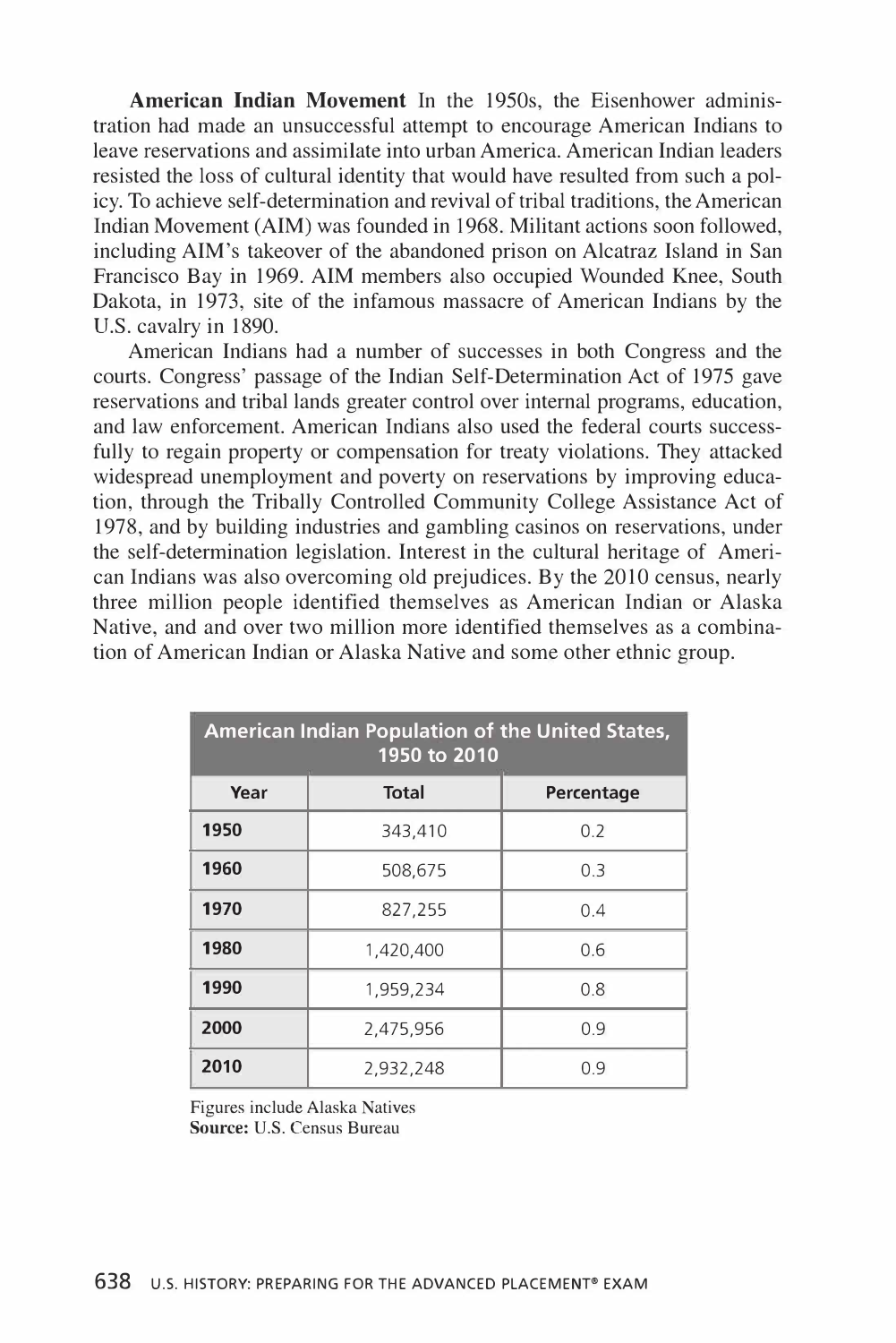**Asian Americans** Americans of Asian descent had become the fastest growing ethnic minority by the 1980s. The largest group of Asian Americans were of Chinese ancestry, followed by Filipinos, Japanese, Indians, Koreans, and Vietnamese. A strong dedication to education resulted in Asian Americans being well represented in the best colleges and universities. However, at times, Asian Americans suffered from discrimination, envy, and Japan-bashing, while the less educated immigrants earned well below the national average.

**Gay Liberation Movement** In 1969, a police raid on the Stonewall Inn, a gay bar in New York City, sparked both a riot and the gay rights movement. Gay activists urged homosexuals to be open about their identity and to work to end discrimination and violent abuse. By the mid-1970s, homosexuality was no longer classified as a mental illness and the federal Civil Service dropped its ban on employment of homosexuals. In 1993, President Clinton attempted to end discrimination against gays and lesbians in the military, but settled for the compromise "don't ask, don't tell" policy. People would not be asked or expected to describe their sexual identity, but the military could still expel people for being gay or lesbian.

#### *The Environmental Movement*

While the Progressive era conservation movement was fairly small and led by politicians such as Theodore Roosevelt, the modern environmental movement had wide spread popular support. The participation of 20 million citizens in the first Earth Day in 1970 reflected the nation's growing concerns over air and water pollution and the destruction of the natural environment, including wildlife. Media coverage of industrial disasters increased public questioning of the benefits of industry and new technologies, in what some called a "postmodern" culture. Massive oil spills around the world, from off the coast of Santa Barbara California in 1969 to the *Exxon Valdez* oil tanker accident in Alaska in 1989, reinforced fears about the deadly combination of human error and modern technology. Public opinion also turned against building additional nuclear power plants after an accident at the Three Mile Island power plant in Pennsylvania (1979) and the deadly explosion of the Chernobyl nuclear reactor in the Soviet Union (1986).

**Protective Legislation** The environmental movement borrowed tactics from other protest movements to secure legislation to stop pollution and destruction of nature. In 1970, Congress passed the Clean Air Act and created the Environmental Protection Agency (EPA) and followed this legislation in 1972 with the Clean Water Act, and the Endangered Species Act of 1973. In 1980, the Superfund was created to clean up toxic dumps, such as Love Canal in Niagara Falls, New York. These laws regulated toxic substances, public drinking water systems, dumping of waste, and protected natural environments and wildlife, such as the American bald eagle. In the 1980s, the backlash from business and industry would try to reverse the impact of this legislation.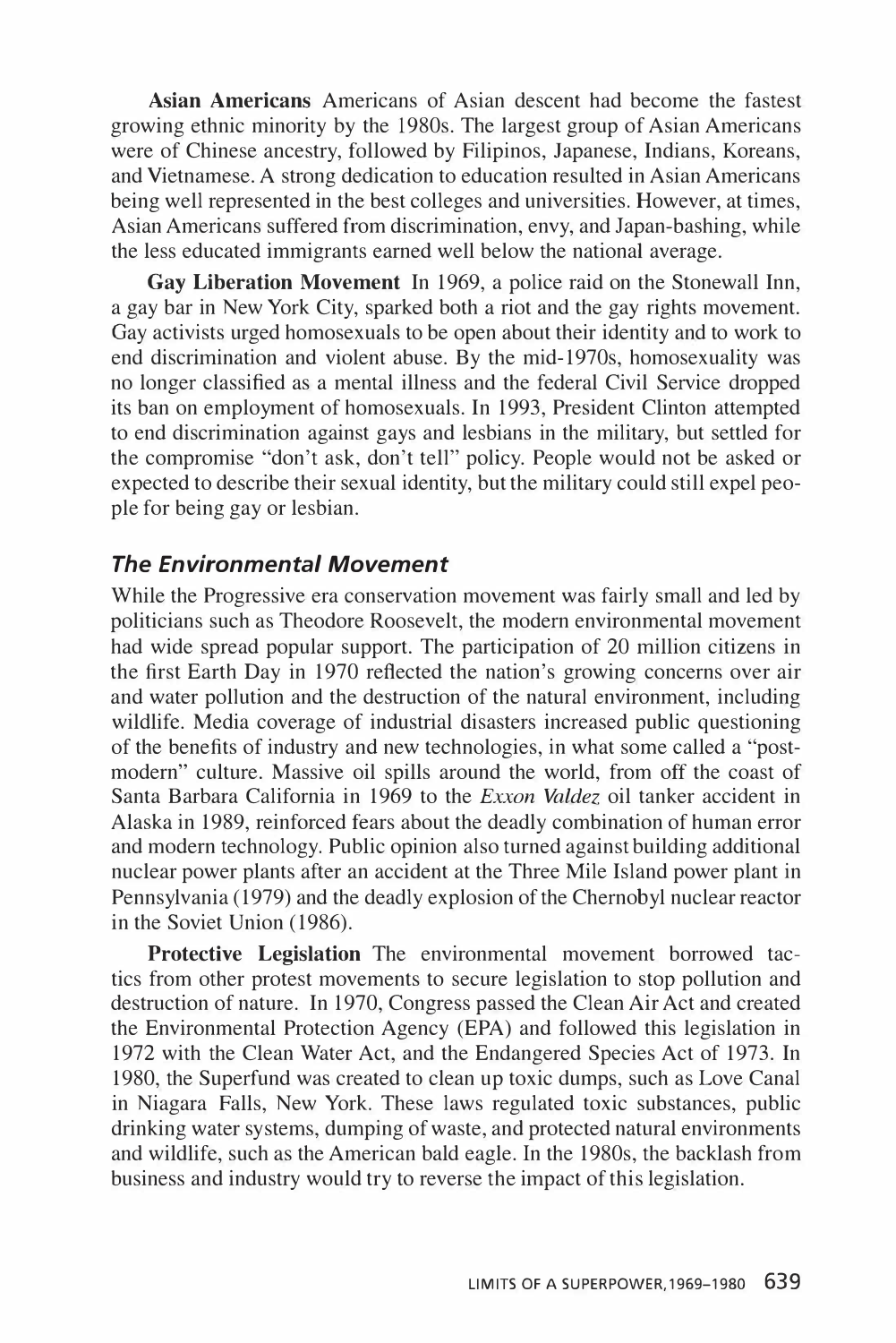#### *Conservative Shift*

The protest movements by diverse groups in American society seemed to produce more social stress and fragmentation. Combined with a slowing economy and a declining standard of living, these forces left many Americans feeling angry and bitter. A conservative reaction to the liberal policies of the New Deal and the Great Society was gaining strength in the late 1970s and would prove a powerful force in the politics of the next decade.

#### **HISTORICAL PERSPECTIVES:** END OF THE IMPERIAL PRESIDENCY?

The Cold War, and the Vietnam War in particular, caused critics in the 1970s to fear the expansion and abuse of power by presidents. They saw parallels between the decline of the Roman Republic and the rise of the powerful emperor system of the Roman Empire during Rome's expansion, and the developments in the political system of the United States during its emergence as a superpower after World War II. The actions of Richard Nixon and the Watergate scandals confirmed many Americans' fears.

Arthur Schlesinger Jr. argued in his book *The Imperial Presidency*  (1973) that the United States' exercise of world leadership had gradually undermined the original intent of the Constitution and the war powers of Congress. Cold War presidents had used national security, the need for secrecy, executive privilege, and the mystique of the high office to concentrate power into the White House. The end of the Vietnam War, the resignation of Richard Nixon, and the War Powers Act of 1973 seemed to end the dangers of the imperial presidency. Presidents Ford and Carter proved comparatively weak presidents, and power had seemed to shift back to the Congress, as the Founders had intended.

Schlesinger concluded that the U.S. would continue to need a strong president, but one working within the limits of the Constitution. The issue of the proper constitutional limits on presidential powers reemerged after the terrorist attacks of September 11, 2001. What are the constitutional limits on presidential powers to fight terrorists given invasive reach of the newest electronic and military technologies?